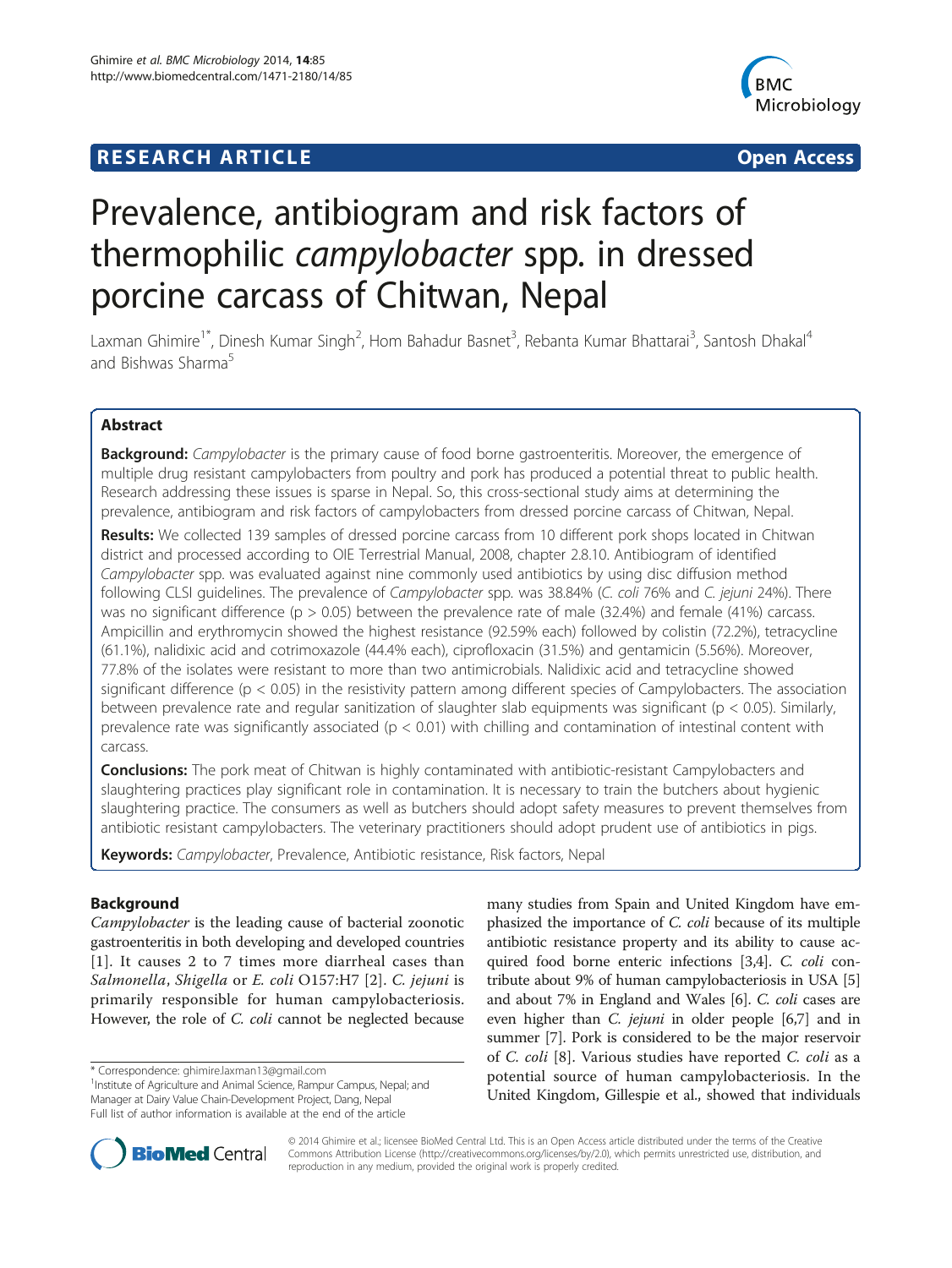harboring *C. coli* infection were more likely to have eaten pork pate than those infected with C. jejuni [\[6](#page-6-0)]. Similarly, in a large case control study in the USA, Friedman et al., 2004 showed the consumption of hamburgers, pork roasts and sausages as an important risk factor for Campylobacter infection [\[9](#page-6-0)]. Most of the researches are concentrated on C. jejuni and less is explored about C. coli [[4](#page-6-0)]. Therefore, this paper focus on prevalence, antibiogram and risk factors associated with C. coli in porcine carcass.

Most of the cases of Campylobacter infection are self limiting and do not require medication. However, an acute post-infectious ascending paralysis may occur (Guillain-Barr'e syndrome) that is considered most common cause of flaccid paralysis after polio [[1](#page-5-0)]. This condition and severe prolonged infection require treatment. Macrolids and fluroquinolones are drugs of choice for treatment of human campylobacteriosis [\[10\]](#page-6-0). However, resistance to these groups of antibiotics have been reported from different part of the world [\[11,12](#page-6-0)]. Resistance to fluroquinolones in the treatment of severe cases of human campylobacteriosis has risen in USA since 1990 [\[13](#page-6-0)].

Very few studies have been done in Nepal regarding campylobacteriosis. A cohort study was carried out on 77 expatriate adults who had lived in Nepal for <2 years by Shlim et al., 1999 to find out the cause of travelers' diarrhoea among foreigners in Nepal [\[14\]](#page-6-0). Among the causative agents, Campylobacter was one of them. He found the annual attack rate of campylobacter as 10%. There are no other available records of human Campylobacteriosis in Nepal. This is probably because most of the cases of Campylobacters go undiagnosed because these cases do not require hospitalization. Moreover, the isolation of Campylobacter need sophisticated laboratory and is often time and labor consuming. The consumption rate of pork is increasing in Nepal and at the same time the butchers and consumers are unaware about this issue. In a study carried out by Ghimire et.al., 2013, the condition of pig slaughter slabs was miserable and butchers were unaware about campylobacteriosis [[15\]](#page-6-0). There was high chance of cross-contamination of carcass during slaughtering procedure. So, Nepalese might be at high risk and it is essential to estimate the prevalence of Campylobacters in pork. Antibiotics are widely used in pigs of Nepal for therapeutic and prophylactic purpose [\[16](#page-6-0)]. Nepalese people may be constantly consuming antibiotic resistant Campylobacters through pork meat. So, this study is done to determine prevalence, antibiogram and risk factors of Campylobacter spp. in dressed porcine carcass of Chitwan district.

# Methods

This cross-sectional study was conducted from September 2012 to January 2013.

#### Questionnaire and survey

A set of semi-structured comprehensive questionnaire was developed focusing on i) condition of water, ii) sanitization of equipments, iii) slaughterhouse practices and condition, and iv) contamination of carcass with intestinal content. All of the slaughter slabs and retail pork meat shops in Chitwan were visited and butchers were interviewed.

# Sample collection

There are 5 slaughter slabs and 5 retail pork meat shops in Chitwan district. Altogether 139 pooled samples of pork meat (each sample contain meat from neck, ham, shoulder and skin) were collected aseptically from all of these slaughter slabs and retail pork shops in UV sterilized plastic zipped bags and transported immediately to Veterinary Microbiology Laboratory of the IAAS, Rampur in ice cooled box for further processing.

#### Bacterial culture

Isolation and identification of thermophilic Campylobacter spp. was done according to OIE Terrestrial Manual 2008, chapter 2.8.10. The collected samples were immediately processed without storage. About 10 gm of each samples were mixed with 90 ml 0.1% buffered peptone water (pH 7.2) (M614, HiMedia lab, Mumbai, India) and homogenized manually for pre-enrichment. One volume of homogenized fluid was added to nine volume of Bolton broth (CM0983, Oxoid ltd, Basingstoke, Hampshire, England) for enrichment and then subjected to incubation in microaerophilic atmosphere obtained by burning candle in candle jar (BD1777SE, Don Whitely Scientific Ltd, England) at 37°C for 5 hours and then at 42°C for next 43 hours.

Following incubation, one loopful of broth culture was streaked on modified CCDA (mCCDA) and incubated at 42°C in a microaerophilic atmosphere for 48 hrs in candle jar. When suspected colonies were detected, confirmatory tests including Gram,s stain, growth at 25°C, oxidase and catalase tests, sensitivity to nalidixic acid and cephalothin and hippurate hydrolysis were performed.

#### Antibiogram of the isolated species

Antibiogram of identified Campylobacter spp. was evaluated against nine different antibiotics (ampicillin, chloramphenicol, ciprofloxacin, nalidixic acid, erythromycin, tetracycline, gentamicin, colistin, and cotrimoxazole) by disc diffusion method following CLSI guidelines. Platinum loop was used to pick pure *Campylobacter* spp. colonies from the mCCDA plates and turbid suspension was made by emulsifying colonial growth in BHI broth. The turbidity of the inoculums was adjusted to the equivalent turbidity of 0.5 McFarland standards and the broth was incubated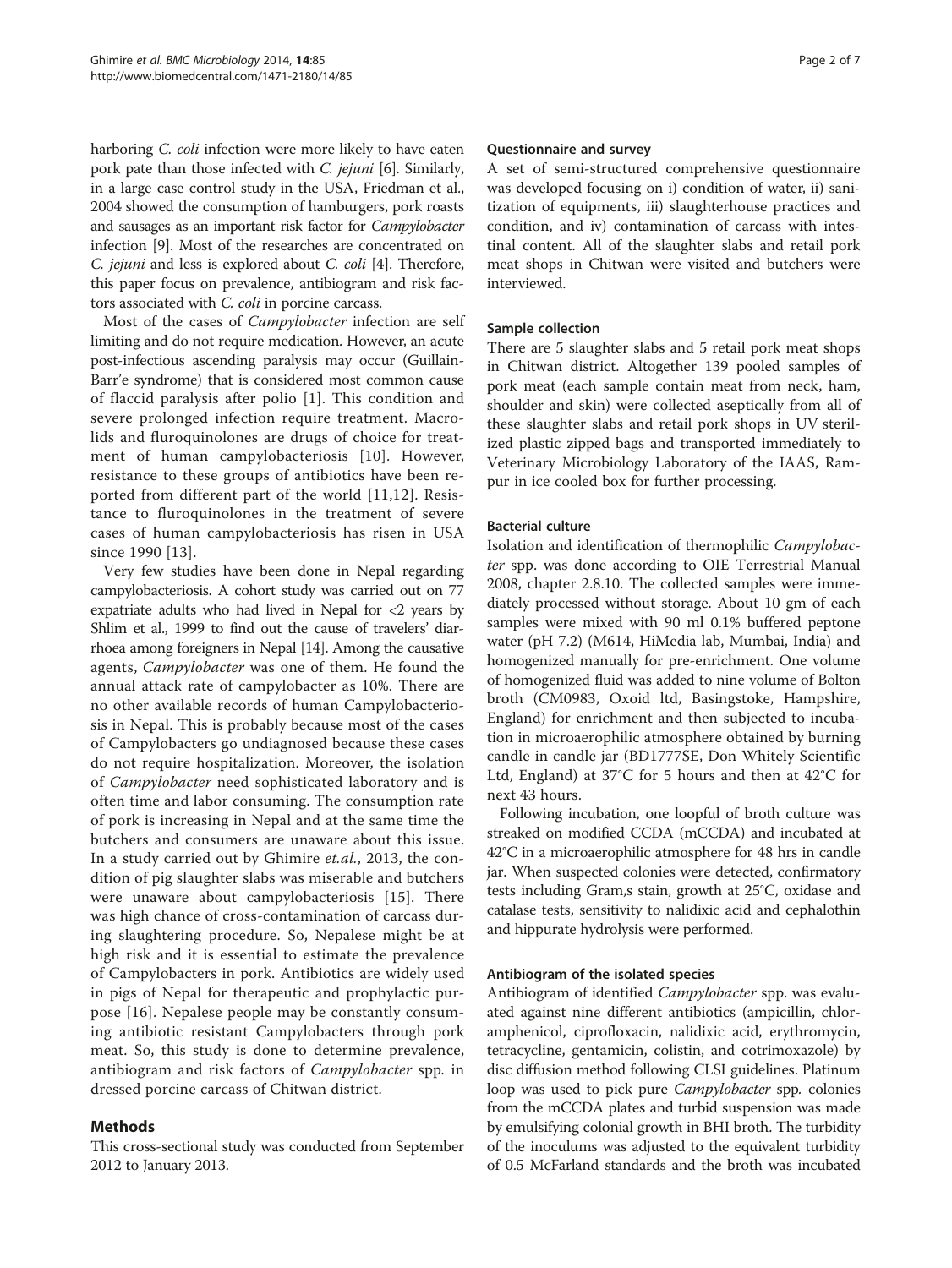in microphilic condition for 48 hours in anaerobic jar with lighting candle.

After incubation, 100 μl of Brain Heart Infusion broth (M210, HiMedia lab, Mumbai, India) was dispersed over the surface of a Mueller Hinton Agar (MHA) (M173, HiMedia lab, Mumbai, India) with 5% defibrinated sheep blood to produce a lawn of confluent of bacteria on the surface of agar. Using sterile tweezers, antimicrobial discs were placed widely spaced aseptically on the surface of MHA plate. Tweezers were reflamed after application of each disc. The plates were then incubated in microaerophilic condition at 37°C for 24 hours.

Following incubation, the diameter of zone of inhibition was recorded to nearest millimeters for each discs used and then classified as sensitive, intermediate and resistant based on the criteria of Huysmans and Turnidge, 1997 for ampicillin, chloramphenicol, ciprofloxacin, erythromycin, nalidixic acid and tetracycline and for other antimicrobial disc used, CLSI guideline for Enterobacteriaceae was followed. Multiple antibiotic resistance (MAR) was calculated by dividing the total number of antibiotics used by number of antibiotics resistant to particular isolates [\[17\]](#page-6-0). In this study, 9 antibiotics were used and are represented as (b), while number of antibiotics resistant to particular isolate is as e.g. 4 (a). MAR is calculated as a/b, which means that in this particular case, MAR is  $4/9 = 0.44$ .

# Statistical analysis

Data entry, management and analysis was done using program Microsoft Office Excel 2007. The association between different risk factors and the antibiotics resistivity pattern of isolated Campylobacters were compared statistically by a Chi-square  $(\chi$  [\[2](#page-5-0)]) analysis using commercial software PHStat2 version 2.5 and Fisher exact test with significance level defined at the p < 0.05. The

diameter of zone of inhibition of different antibiotics was compared by using *t*-Test: Two samples assuming equal variances.

# Results

The prevalence rate was found to be 38.85% (54/139). Among the isolates, 42 (77.8%) were Campylobacter coli and 12 (22.2%) were Campylobacter jejuni. The prevalence rate in male and female carcass is 32.4% (11/34) and 41% (43/105) respectively. The sex-wise prevalence was statistically non-significant ( $p > 0.05$ ).

The antimicrobial sensitivity pattern of C. coli and C. jejuni is shown in Figures 1 and [2](#page-3-0) respectively. The Campylobacter spp. showed significant  $(p < 0.05)$  difference in resistivity pattern with tetracycline and nalidixic acid however, both the species showed similar resistivity pattern with other antimicrobials (Figure [3](#page-3-0)).

The mean disc diffusion zone among C. coli and C. jejuni were significantly different (p < 0.01) for chloramphenicol and gentamicin and non significant  $(p > 0.05)$  for ciprofloxacin, erythromycin, ampicillin, nalidixic acid, cotrimoxazole, tetracycline and colistin (Table [1](#page-4-0)).

MAR index of the isolated *Campylobacter* spp. are shown in Table [2](#page-4-0). Every isolates were resistant to at least one of the antimicrobials used in this study. Moreover, 92.6% of the total isolates were resistant to more than one and 77.8% of the isolates were resistant to more than two antibiotics. C. coli (85.7%) showed greater multiple antibiotic (more than two) resistance as compared to C. jejuni (50%). 22% of the isolates had MAR index between 0.1 and 0.2 and 77.8% of the isolates have MAR index greater than 0.2. The most common multiple antibiotic resistant pattern was ery-amp (85%).

Different factors that influence the prevalence of Campylobacters in pork is shown in Table [3](#page-4-0). The prevalence rate

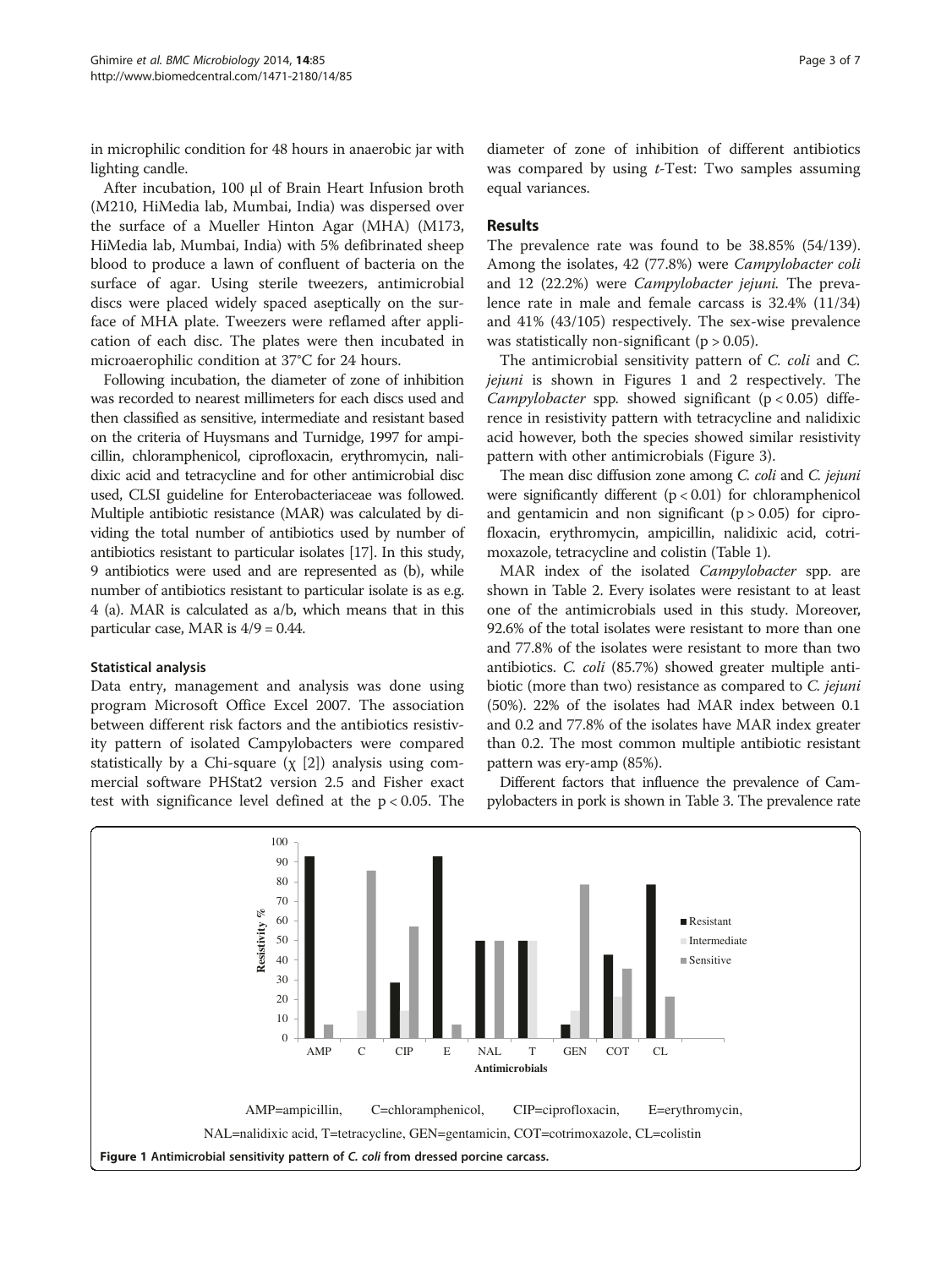<span id="page-3-0"></span>

was significantly associated with frequency of sanitization of equipments ( $p < 0.05$ ), contamination of carcass with intestinal content  $(p < 0.01)$  and chilling  $(p < 0.01)$  (Table [3](#page-4-0)).

# **Discussion**

Campylobacters are regarded as important food borne pathogens. In this study, we found the prevalence of Campylobacter spp. in pork meat of 38.85%. This is higher than that previously found in New Zealand (9.1%) [[19](#page-6-0)] and Italy (10.3%) [[20](#page-6-0)], similar to that reported in one 2003 US study (33%) [[18](#page-6-0)], but lower than more recent US study of dressed rib meat (49%) [\[22\]](#page-6-0) at US. It is also significantly lower than the prevalence rate of 67% found in slaughtered pigs in Tanzania [[21](#page-6-0)].

These differences may be due to slaughtering practices, antibiotic usage, or intrinsic carriage rates. Some of the

differences in prevalence rates may also reflect differences in methods used to culture the Campylobacter.

This study has also shown higher prevalence rate of C. coli than that of C. jejuni in pork which is supported by many other research like von Alrock et al. in 2012 (C. coli 76% and C. jejuni 24%) [[23](#page-6-0)] and Jonker in 2009 (C. coli 83.3% and C. jejuni 17.7%) [[24\]](#page-6-0).

Several studies have shown the occurrence of antimicrobial resistance among Campylobacter isolates [[25-28](#page-6-0)]. Most of the isolates in this study (>90%) showed resistance towards ampicillin and erythromycin. This finding is similar to the findings of other investigators in Spain (81.1%) [[3\]](#page-5-0) and Denmark (74.4%) [\[29](#page-6-0)]. In a study carried out in 2011 in South Africa, Uaboi-Egbenni et al. reported 100% resistance in one farm and 50% resistance in another farm for C. jejuni from pig towards

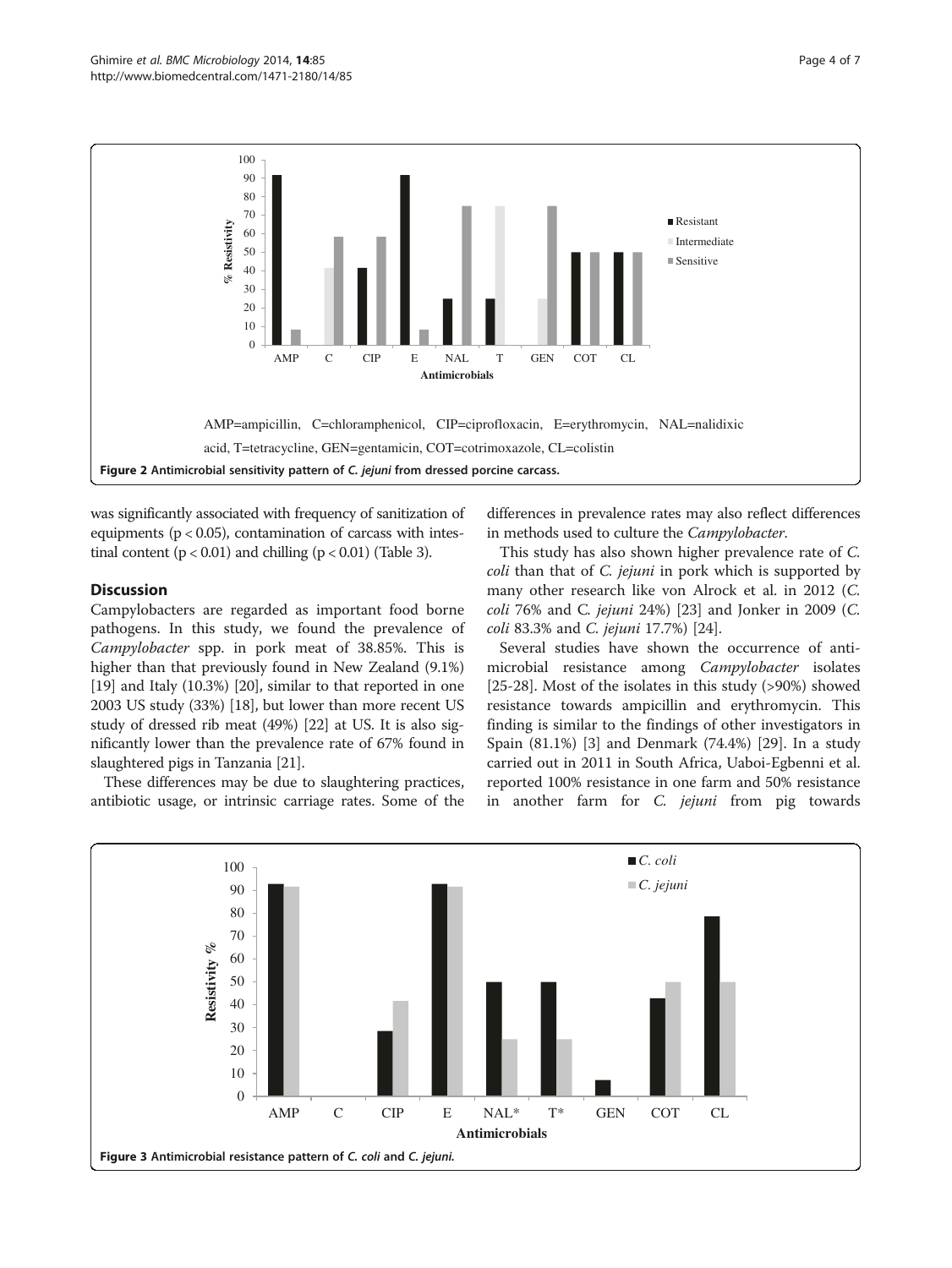<span id="page-4-0"></span>Table 1 Mean disc diffusion zone diameter for Campylobacter spp.

| <b>Antimicrobials</b> | C. coli<br>Mean $\pm$ SE (mm) | C. jejuni<br>Mean $\pm$ SE (mm) | p-value  |
|-----------------------|-------------------------------|---------------------------------|----------|
| Ampicillin            | $9.36 \pm 0.201$              | $9.17 \pm 0.167$                | p > 0.05 |
| Chloramphenicol       | $25.50 + 0.464$               | $21.75 \pm 1.232$               | p < 0.01 |
| Ciprofloxacin         | $21.43 + 1.037$               | $20.75 + 2.125$                 | p > 0.05 |
| Erythromycin          | $11.14 + 0.417$               | $10.42 + 0.417$                 | p > 0.05 |
| Nalidixic acid        | $15.57 + 0.996$               | $14.75 + 0.863$                 | p > 0.05 |
| Tetracycline          | $18.36 + 1.078$               | $19.25 + 1.887$                 | p > 0.05 |
| Gentamicin            | $16.64 + 0.467$               | $20.50 + 1.422$                 | p < 0.01 |
| Cotrimoxazole         | $15.86 + 1.167$               | $15.00 + 1.508$                 | p > 0.05 |
| Colistin              | $10.79 \pm 0.265$             | $11.00 + 0.302$                 | p > 0.05 |

erythromycin [\[12](#page-6-0)]. In the same study, he reported the resistivity of 100% for C. coli in one farm and 64% resistance in another farm towards ampicillin.

Tetracycline showed significant difference in the resistivity pattern between C. coli and C. jejuni. This finding is in agreement with the findings of Mattheus et al. in 2012 [\[31\]](#page-6-0). The resistivity pattern of C. coli in this study is in line with Sato et al. and Thakur et al. in 2004 and 2005 respectively [[32](#page-6-0),[33](#page-6-0)]. Some researchers have shown higher resistivity of tetracycline [\[3](#page-5-0)[,31](#page-6-0)]. Nalidixic acid showed significant difference in the resistivity pattern between C. coli and C. jejuni (C. coli being 50% and C. jejuni being 25%). Similar to this finding, Mattheus et al. reported the resistivity upto 48.8% in C. coli from pigs of Belgium however, he showed decreasing trend of resistivity since 2005 [\[31\]](#page-6-0).

C. jejuni showed higher resistivity (41.7%) than C. coli (28.6%) for ciprofloxacin with 31.5% overall resistivity. The result of this study is in line with Gallay et al. in pigs of France [\[25\]](#page-6-0). Similarly, Uaboi-Egbenni et al. observed

Table 2 Multiple antibiotic resistance (MAR) indices of C. coli and C. jejuni

| <b>MAR</b><br>index | Percentage frequency of MAR index (%) |           |  |
|---------------------|---------------------------------------|-----------|--|
|                     | C. coli                               | C. jejuni |  |
| 0                   | 0                                     | 0         |  |
| 0.1                 | 7.1                                   | 8.3       |  |
| 0.2                 | 7.1                                   | 41.7      |  |
| 0.3                 | 21.4                                  | 0         |  |
| 0.4                 | 7.1                                   | 8.3       |  |
| 0.5                 | 0                                     | $\Omega$  |  |
| 0.6                 | 28.6                                  | 0         |  |
| 0.7                 | 21.4                                  | 41.7      |  |
| 0.8                 | 7.1                                   | $\Omega$  |  |
| 0.9                 | 0                                     | $\Omega$  |  |
| 1                   | 0                                     | 0         |  |

#### Table 3 Factors influencing prevalence of Campylobacter spp.

| <b>Risk factors</b>      | % of samples examined                              | Prevalence rate | p-value  |
|--------------------------|----------------------------------------------------|-----------------|----------|
| Sex                      |                                                    |                 |          |
| Male                     | 24.46 (34/139)                                     | 32.35 (11/34)   | p > 0.05 |
| Female                   | 75.54 (105/139)                                    | 41 (43/105)     |          |
| Sanitation of equipments |                                                    |                 |          |
| Cleaning of Achano*      |                                                    |                 |          |
| Daily                    | 59.7 (83/139)                                      | 30.1 (25/83)    | p < 0.05 |
| Not daily                | 40.3 (56/139)                                      | 51.8 (29/56)    |          |
|                          | Cleaning of weighing machine*                      |                 |          |
| Daily                    | 30.2 (42/139)                                      | 26.1 (11/42)    | p < 0.05 |
|                          | Not daily 69.8 (97/139)                            | 44.33 (43/97)   |          |
|                          | Contamination of carcass with intestinal content** |                 |          |
| Sometimes                | 65 (65/100)                                        | 64.6 (42/65)    | p < 0.01 |
| Never                    | 35 (35/100)                                        | 34.3 (12/35)    |          |
| Chilling**               |                                                    |                 |          |
| Yes                      | 19.4 (27/139)                                      | 3.7(1/27)       | p < 0.01 |
| <b>No</b>                | 80.6 (112/139)                                     | 47.3 (53/112)   |          |

In the above table, \*indicates significant at  $p < 0.05$  and \*\*indicates highly significant ( $p < 0.01$ )

40% resistance in one of the pig farm in South Africa in 2011 [\[12](#page-6-0)] and Mattheus et al. reported the trend of ciprofloxacin resistance in the range of 20% and 48.8% from 2004 to 2009 in Belgium [\[31](#page-6-0)]. The overall resistivity is in close association with the reporting of Mattheus et al. in 2012 from pork meat of Belgium [\[31\]](#page-6-0). However, higher resistivity has been reported from other parts of Europe (28 to 100%) [\[3,](#page-5-0)[20](#page-6-0)]. Fluroquinolones are the drug of choice after erythromycin for the treatment of Campylobacteriosis in human. Therefore, emergence of fluroquinolone resistance is a serious matter of concern and potential threat to public health.

Gentamicin resistance was found low (7.1% in C. coli and 0% in C. jejuni with 5.5% overall resistivity) in comparison to other antimicrobials used in this study. In a research performed in 2007 in Canada, Norma et al. found 0.2% resistivity against gentamicin [[34](#page-6-0)]. This research has regarded gentamicin and chloramphenicol as safe and effective drugs for the treatment of human campylobacteriosis if pork is considered as the source of infection. However, in-vitro antibiotic sensitivity test should be carried for severe or prolonged or immune compromised cases of food borne campylobacteriosis if the source is unknown.

The prevalence of Campylobacters in chilled and unchilled carcass was statistically significant  $(p < 0.01)$ . In a study in 1985, Oosterom et al. isolated Campylobacter spp. from 9% and 0% of the carcasses before and after chilling, respectively [\[35\]](#page-6-0). Similarly, in 2008, Nesbakken et al. reported 56.7% and 1.7% prevalence before and after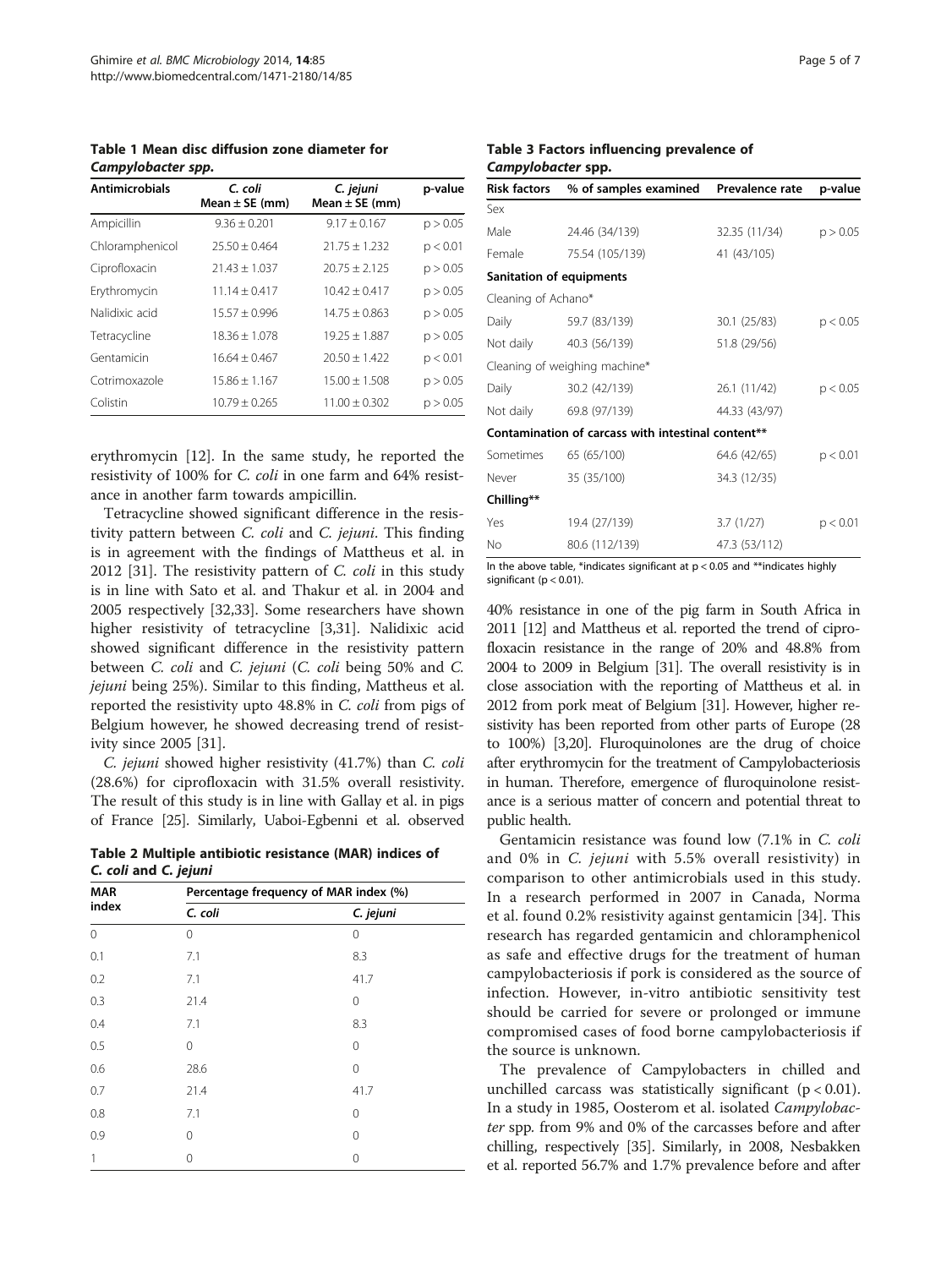<span id="page-5-0"></span>blast freezing of the carcass [\[36\]](#page-6-0). Similarly, in 2003, Pearce et al. detected the prevalence rate of 33% in carcass prior to chilling and 0% in chilled carcass [\[18](#page-6-0)]. So, lack of chilling the carcass is identified as a risk factor for prevalence of campylobacters in dressed pork.

The prevalence rate in slaughter slab where contamination of carcass with intestinal content occurs sometimes was significantly higher compared to the slaughter slab where such contamination never occurred ( $p < 0.01$ ). This is due to the fact that the intestinal content of pig is highly contaminated with Campylobacter [[8,19,30](#page-6-0)]. So, contamination of carcass with intestinal content is another risk factor for prevalence of campylobacters in pork.

The prevalence of *Campylobacter* spp. from slaughter slabs and retail shops where wooden chopping board (Achano) was not cleaned daily was significantly higher  $(p < 0.05)$  compared to those cleaning the chopping wood (Achano) daily. This shows that chopping wood used in slaughter slab could be potential source of Campylobacter contamination but samples from these equipments were not cultured for confirmation. So, further research is needed for confirmation. Similarly significant difference  $(p < 0.05)$  in the prevalence of Campylobacter spp. was observed between the pork meat shop that regularly cleaned the weighing machine and others that do not clean weighing machine regularly. So, slaughtering equipments are also risk factors for campylobacter contamination in pork. Oosterom et al. in 1985, ICMSF in 1998 and Pearce et al. in 2003 have also regarded slaughtering equipments as important risk factors for cross contamination of campylobacter in pork [[18,35,37](#page-6-0)].

The MAR index for the isolated campylobacters is very high in this research which is suggestive of public health hazard. All of the isolates are resistant to at least one of the most of commonly used antibiotics included in this study. More importantly, 28.6% of the isolated C. coli were resistant to six different antibiotics and 21.4% were resistant to seven different antibiotics used in the study. This implies severe threat to public health. Likewise, 41.7% of the isolated C. jejuni were resistant to seven different antibiotics used in the study. The reason behind this may be due to excessive use of antibiotics in pig for treatment as well as growth promoter. The other reason may be due to environmental crosscontamination through other risk factors such as contact with reservoirs like human. This shows that Nepalese people are constantly consuming multiple antibiotic resistant campylobacters in their diet through pork meat. Ery-Amp was the most common resistant pattern (85%) regardless of the species whereas, Thakur and Gebreyes reported ery-tet as most common resistant pattern (60.6%) in porcine carcass from conventional pig rising farms in 2005 [\[33](#page-6-0)].

#### Conclusions

The pork meat of Chitwan district is highly contaminated with multiple antibiotic resistant thermophilic Campylobacter spp. in which C. coli followed by C. jejuni are predominant species. Both the butchers and consumers should be made aware regarding this issue. The isolated Campylobacters showed highest resistivity to macrolids, ampicillin and fluoroquinolones and highest sensitivity to chloramphenicol and gentamicin. So, chloramphenicol and gentamicin should be preferred for the treatment of campylobacteriosis in pigs as well as in human if it is suspected of pig origin. Veterinarians and para-veterinarians should adopt prudent use of antibiotics in pigs. Contamination of intestinal content during slaughtering, cross contamination through slaughter house equipments and lack of chilling facilities are the major risk factors of Campylobacter contamination. Routine monitoring of slaughter slab condition and strict implementation of Animal Slaughter and Meat Inspection Act 2055 should be done together with the awareness campaign for the butchers and consumers.

#### Competing interests

None of the authors have any competing interests.

#### Authors' contributions

LG participated in study design, bacterial culture, data analysis and drafting manuscript, DKS participated in data analysis and bacterial culture identification, HBB participated in bacterial culture and identification, antibiogram and drafting manuscript, RKB conducted bacterial culture, antibiogram and assisted in drafting manuscript, SD participated in data analysis and interpretation, survey of butchers and manuscript preparation and BS participated in bacterial culture, survey of butchers and drafting manuscript. All the authors read and approved the final manuscript.

#### Acknowledgement

We are immensely grateful to the butchers who co-operated us during the research period. Our greatest gratitude to microbiology laboratory staffs of Veterinary Teaching Hospital, Tribhuvan University, for their cooperation.

#### Author details

<sup>1</sup>Institute of Agriculture and Animal Science, Rampur Campus, Nepal; and Manager at Dairy Value Chain-Development Project, Dang, Nepal. <sup>2</sup>Department of Pathology and Clinics (HOD), Tribhuvan University, Institute of Agriculture and Animal Science, Rampur Campus, Chitwan, Nepal. <sup>3</sup>Department of Microbiology and Parasitology (HOD), Tribhuvan University, Institute of Agriculture and Animal Science, Rampur Campus, Chitwan, Nepal. <sup>4</sup>The Ohio State University, Columbus, USA. <sup>5</sup>Department of Microbiology and Biochemistry, Himalayan College of Agricultural Sciences and Technology, Kathmandu, Nepal.

#### Received: 13 September 2013 Accepted: 31 March 2014 Published: 5 April 2014

#### References

- 1. WHO/CDS/CSR/APH: The Increasing Incidence of Human Campylobacteriosis, Report and Proceedings of a WHO Consultation of Experts. Copenhagen, Denmark: World Health Organization; 2000. [http://whqlibdoc.who.int/hq/](http://whqlibdoc.who.int/hq/2001/who_cds_csr_aph_2001.7.pdf) [2001/who\\_cds\\_csr\\_aph\\_2001.7.pdf.](http://whqlibdoc.who.int/hq/2001/who_cds_csr_aph_2001.7.pdf)
- 2. Blaser MJ, Wells JG, Feldman RA, Pollard RA, Allen JR: Campylobacter enteritis in the United States: a multicenter study. Ann Intern Med 1983, 98:360–365.
- 3. Saenz Y, Zarazaga M, Lantero M, Gastanares MJ, Baquero F, Torres C: Antibiotic resistance in Campylobacter strains isolated from animals, foods, and humans in Spain in 1997–1998. Antimicrob Agents Chemother 2000, 44:267–271.